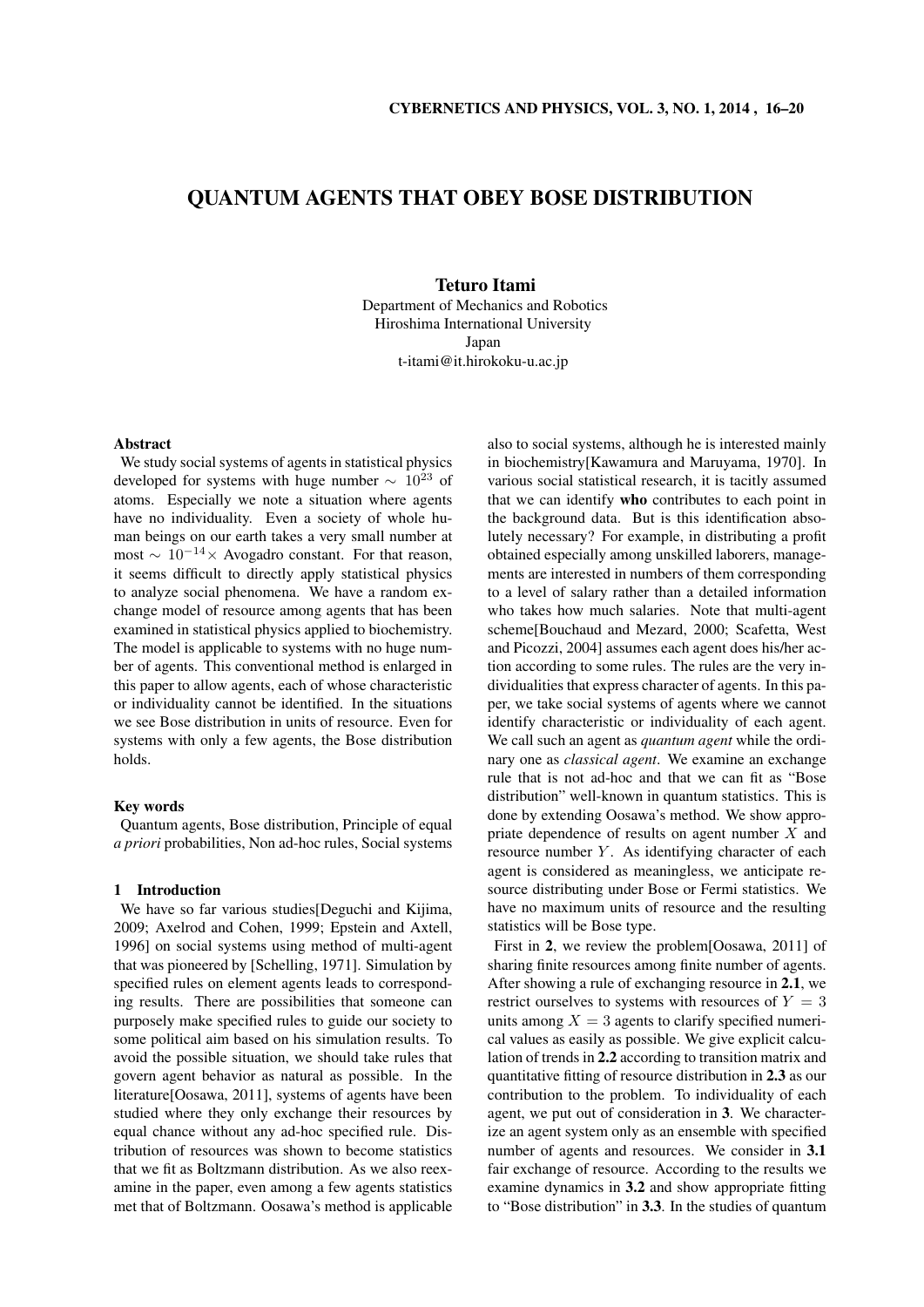agents, we take a number of agents *X* and that of resources *Y* as  $10 \sim 100$ . We also present dependence of how appropriately the results fit to the Bose distribution on these *X* and *Y* . Summary and discussion are given in 4. This article shows contents those presented in a conference[Itami, 2012] with slight modifications.

### 2 Statistics in exchanging resource among agents

According to the literature[Oosawa, 2011], we study a system of 3 agents where fair exchange of 3 units of resources is done. After we show in 2.1 a rule of exchange, system dynamics is explicitly calculated by transition matrix in 2.2. Even for only  $X = 3$  agents and  $Y = 3$  units of resources, the distribution of resources is shown in 2.3 to become Boltzmann's one.

## 2.1 Exchanging Resource

Let us share 3 units of resource among 3 agents according to the following rules

1. Any one of 9 combinations  $T \to T, T \to E, T \to$  $K, E \rightarrow T, E \rightarrow E, E \rightarrow K, K \rightarrow T, K \rightarrow E$ and  $K \rightarrow K$  of agent giving to another one being given, is assumed to occur in an equal probability  $\frac{1}{9}$ . Fig.1 shows an exchange of  $T \rightarrow E$ .



Figure 1. When Mr.T has a turn to give one unit of his resource to Mr.E, we have a pattern where both Miss.K and Mr.T have no resource while Mr.E monopolizes three units of resource.

When *T* gives his resource to *E*, *E* monopolizes all resource while *T* and *K* become without any unit of resource. Among the same agent,  $T \rightarrow T$ ,  $E \rightarrow E$  or  $K \rightarrow K$ , we also assume resource exchange that occurs also in a probability  $\frac{1}{9}$ . After such exchange, obviously no change of state takes place.

2. To an agent without any resource, we do not require anyone to lend a unit of resource. When *K* has no unit of resource, as shown in Fig.2, an request of  $K \rightarrow E$  makes the present state unchanged, as *K* has no unit.

Let us examine the following 10 patterns, from *a*1 to *d*4, of resource distribution to study statistics of the



Figure 2. When Miss.K has to give one unit of her resource, a pattern of Mr.E with two units and Mr.T with one unit does not change as she has no unit of resource.

distribution. In the following formula  $(N_T, N_E, N_K)$ , *N<sup>X</sup>* shows units of resource that Mr./Miss.*X* holds.

|  | $a1 = (3,0,0)$   |
|--|------------------|
|  | $b1 = (2, 1, 0)$ |
|  | $b2 = (2,0,1)$   |
|  | $c1 = (1, 2, 0)$ |
|  | $c2=(1,1,1)$     |
|  | $c3 = (1,0,2)$   |
|  | $d1 = (0, 3, 0)$ |
|  | $d2 = (0, 2, 1)$ |
|  | $d3 = (0, 1, 2)$ |
|  | $d4 = (0,0,3)$   |

According to the above symbols, Fig.1 means a transition  $c1 \rightarrow d1$  and Fig.2 a transition of  $c1 \rightarrow c1$ . When we ignore individuality of each agent, only 3 patterns will be considered instead of 10, *a*1 to *d*4, as shown in 3.1.

# 2.2 Representation of Exchanging Resource by Transition Matrix

Transition according to the foregoing rules is expressed by a matrix among 10 patterns

$$
\mathsf{P}_{Cl} = \begin{bmatrix} \frac{7}{9} & \frac{1}{9} & 0 & 0 & \frac{1}{9} & 0 & 0 & 0 & 0 & 0 \\ \frac{1}{9} & \frac{5}{9} & \frac{1}{9} & 0 & \frac{1}{9} & \frac{1}{9} & 0 & 0 & 0 & 0 \\ 0 & \frac{1}{9} & \frac{5}{9} & \frac{1}{9} & 0 & \frac{1}{9} & \frac{1}{9} & 0 & 0 & 0 \\ 0 & 0 & \frac{1}{9} & \frac{1}{9} & 0 & \frac{1}{9} & \frac{1}{9} & 0 & 0 & 0 \\ \frac{1}{9} & \frac{1}{9} & 0 & 0 & \frac{5}{9} & \frac{1}{9} & \frac{1}{9} & 0 & 0 & 0 \\ 0 & \frac{1}{9} & \frac{1}{9} & 0 & \frac{1}{9} & \frac{1}{9} & \frac{1}{9} & \frac{1}{9} & 0 & 0 \\ 0 & 0 & \frac{1}{9} & \frac{1}{9} & \frac{1}{9} & \frac{1}{9} & \frac{1}{9} & 0 & 0 & 0 \\ 0 & 0 & 0 & 0 & \frac{1}{9} & \frac{1}{9} & \frac{1}{9} & \frac{1}{9} & \frac{1}{9} \\ 0 & 0 & 0 & 0 & 0 & \frac{1}{9} & \frac{1}{9} & \frac{1}{9} & \frac{1}{9} \\ 0 & 0 & 0 & 0 & 0 & 0 & \frac{1}{9} & \frac{1}{9} & \frac{1}{9} & \frac{1}{9} \end{bmatrix}
$$
 (1)

This matrix  $P_{Cl}$  enables us to calculate a probability  $p_x$ that the agent system takes a state x at time  $n + 1$  as

$$
\begin{bmatrix} p_{a1} \\ p_{b1} \\ \dots \\ p_{d4} \end{bmatrix}_{n+1} = \mathsf{P}_{Cl} \begin{bmatrix} p_{a1} \\ p_{b1} \\ \dots \\ p_{d4} \end{bmatrix}_{n}
$$
 (2)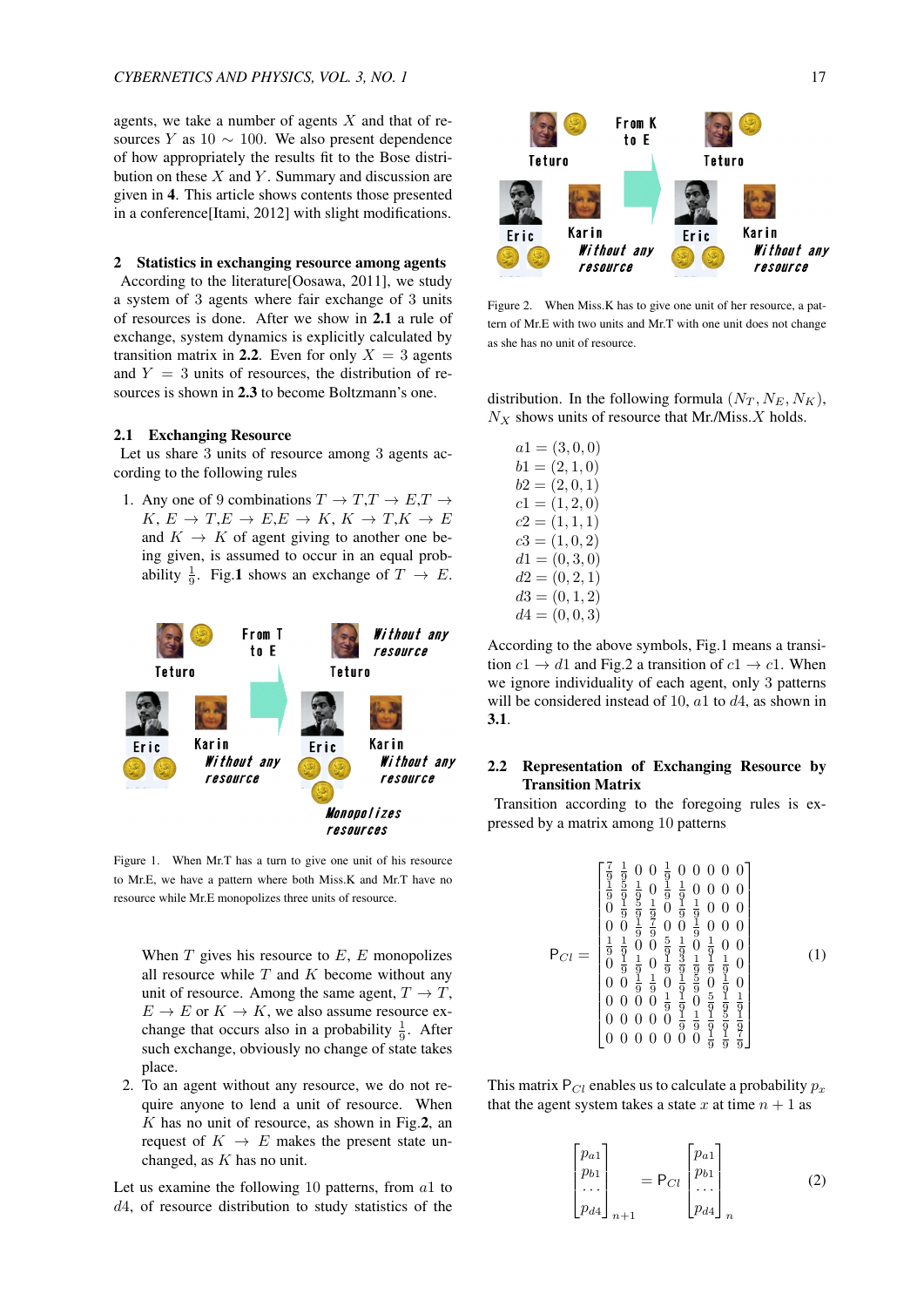

Figure 3. Probabilities of each state *a*1 to *d*4 vary according to the transition matrix (1). All probabilities approach to  $0.1 = \frac{1}{10}$ , where  $10$  is the number of these states.

Fig.3 shows a time trend that starts an initial state generated using appropriate uniform random numbers. We see that a weight of any state approaches to  $0.1 =$  $\frac{1}{10}$ . Starting with any initial state gives the same result as the transition matrix defined by  $(1)$  satisfies

$$
(\mathsf{P}_{Cl})^n \underset{n \to \infty}{\longrightarrow} \frac{1}{10} \times 1_{10} \tag{3}
$$

where  $1_N$  is a N dimensional square matrix with every element being 1.

## 2.3 Boltzmann Distribution

As a result that every state  $a1,b1,\cdots,d4$  occurs in an equal probability, distribution for units of resource *k* is fitted by the following one by Boltzmann

$$
\rho_{Bltz}(k) \equiv C_{Bltz} \times e^{-\beta_{Bltz}k} \tag{4}
$$

#### 3 Agent That Has no Individuality

Studies above discussed showed that by fair exchange of resource among agents

- 1. every pattern of resource distribution occurs in an equal probability: principle of *a priori* probabilities
- 2. as a result of the equality, resource distribution fits Boltzmann distribution

It is the point that the literature[Oosawa, 2011] emphasizes that at first distribution of resource unit follows Boltzmann distribution while principle of equal *a priori* probabilities comes last. In our fair exchange, Boltzmann distribution does work without assuming principle of equal *a priori* probabilities.

After we characterize our system by "occupation number" in 3.1, exchanging resource is described as state transition in 3.2. We see in 3.3 that statistics of resource distribution is approximated by Bose distribution for *Y* units of resource among *X* agents.

# 3.1 Resource Exchange Among Agent Without Individuality

Let us assume that agent has no individuality. How many units which agent has does not appeal us. We are interested only in how many agents have their own units of resource. This situation reduces a number 10 of states given in 2.1 to the following 3 states. In the following  $|N_0, N_1, N_2, N_3|$  indicates the state where we have  $N_0$  agents without any unit of resource,  $N_1$ ones with 1 unit,  $N_2$  ones with 2 units and  $N_3$  agents who monopolize 3 units of resource.

$$
\alpha = |2, 0, 0, 1>
$$
  

$$
\beta = |1, 1, 1, 0>
$$
  

$$
\gamma = |0, 3, 0, 0>
$$

For example, Fig.1 shows a transition of  $\beta \rightarrow \alpha$  when we paint any face of Teturo, Eric and Karin that characterize his/her individuality into black. A transition corresponding to Fig.2 is equal to  $\beta \rightarrow \beta$ .

## 3.2 State Transition

We examine dynamics that governs state transitions similarly as in 2.2. We take into account that our agents have no individuality. Exchange of resource only by 1 unit allows the following 10 patterns. For example, 0 → 1 shows an operation ( $N_0$  →  $N_0$  − 1, $N_1$  →  $N_1$  +  $1, N_2 \rightarrow N_2$  and  $N_3 \rightarrow N_3$ ) that we reduce a number  $N_0$  of agents without any resource by 1, while a number  $N_1$  of agents who have 1 unit is increased by 1.

$$
0 \rightarrow 0
$$
  
\n
$$
0 \rightarrow 1
$$
  
\n
$$
1 \rightarrow 0
$$
  
\n
$$
1 \rightarrow 1
$$
  
\n
$$
2 \rightarrow 1
$$
  
\n
$$
2 \rightarrow 2
$$
  
\n
$$
2 \rightarrow 3
$$
  
\n
$$
3 \rightarrow 2
$$
  
\n
$$
3 \rightarrow 3
$$

We calculate how each state  $\alpha$ ,  $\beta$  and  $\gamma$  changes. Regarding a method of calculation Fig.4 shows an example how the state  $\alpha$  changes by a transition  $0 \rightarrow 1$ . According to (a) in this Fig.4 we must take 1. According to (a) in this Fig.4 we must take one(encircled gray mass) of  $N_0 = 2$  to upper state resulting (b). As an agent system denoted in (b) has 4 units of resource, we must reduce, by 1 level, recource by any one of agents. Candidates that we can lower his level are only (I) or (2). Probability of choosing one of these two agents is equally  $\frac{1}{2}$ . (c) shows the results when 1 unit of  $(1)$  or  $(2)$  is lowered. A state  $\alpha$  changes in an equal probability to  $\beta$  or  $\alpha$  according to a transition  $0 \rightarrow 1$ . Calculation for all transitions for all states gives the following transition matrix

$$
P_{Qm} = \begin{bmatrix} \frac{9}{10} & \frac{1}{10} & 0\\ \frac{1}{10} & \frac{8}{10} & \frac{1}{10} \\ 0 & \frac{1}{10} & \frac{9}{10} \end{bmatrix}
$$
 (5)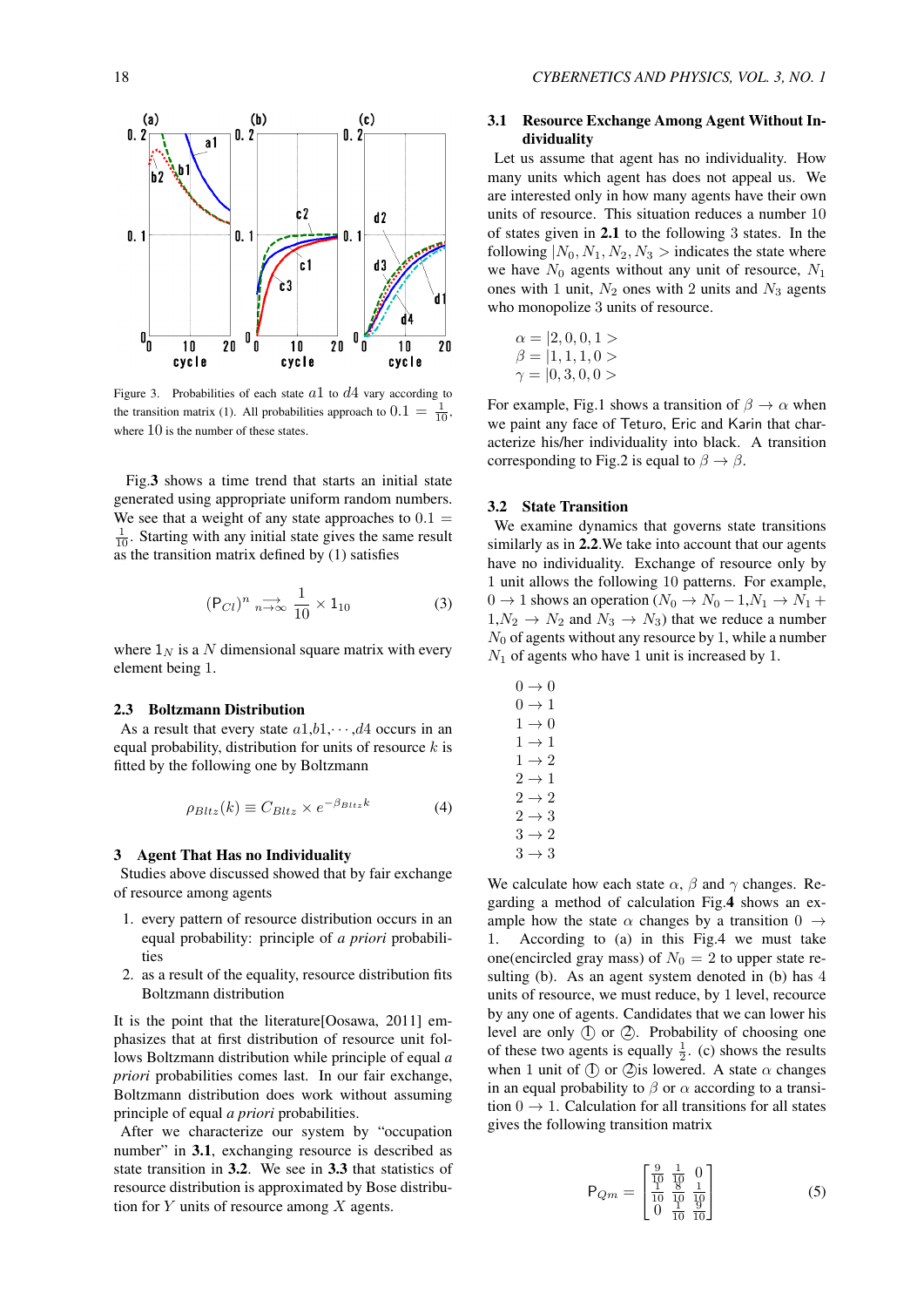

Figure 4. The transition of 0th level to 1st level for the state *α* is shown in (a). In the transition, first one of the agents in the 0th level goes up to 1st level as shown in (b). To conserve total units of resource, we have two options of  $(1)$  and  $(2)$ , which lead to the state  $\beta$  or  $\alpha$  as shown in (c), respectively.

Use of this transition matrix allows us to calculate a probability  $p_x$  where the agent system takes a state  $x$ as follows

$$
\begin{bmatrix} p_{\alpha} \\ p_{\beta} \\ p_{\gamma} \end{bmatrix}_{n+1} = \mathsf{P}_{Qm} \begin{bmatrix} p_{\alpha} \\ p_{\beta} \\ p_{\gamma} \end{bmatrix}_{n} \tag{6}
$$

Time trends are calculated as thin solid line(a state *α*),dashed line (*β*) and dotted line( $\gamma$ ) in Fig.5.In the Fig. we overwrite by thick lines "direct" simulation by uniform random number starting with an appropriate initial condition. We easily see that both thick and thin lines converge to a common value of  $\frac{1}{3}$ . Similarly to (3), that thin lines converge to  $\frac{1}{3}$  is a result of

$$
(\mathsf{P}_{Qm})^n \underset{n \to \infty}{\longrightarrow} \frac{1}{3} \times 1_3 \tag{7}
$$



Figure 5. Trends according to transition matrix and probabilistic simulation are simultaneously drawn. Approaching to the equal probability  $\frac{1}{3}$  are seen in both trends.

#### 3.3 Bose Distribution

In generalizing these results above, we assume principle of equal *a priori* probabilities even when a number *X* of agents or resource units *Y* increase. When we restrict ourselves to processes where *Y* units of resource are exchanged among *X* agents we believe that lengthy but straightforward calculation in larger values of *X* or *Y* directly proves the principle. Under an assumption



Figure 6. Number density of systems of quantm agents are given in (a) that is approximated by Bose distribution, while in (b) that of classical agents is approximated by Boltzmann distribution. We set here  $Y = 20$  tips distributed over  $X = 100$  agents.

that the principle of *a priori* equal probabilities holds both in quantum agents without individuality and ordinary classical agents, we calculate distributions of resource units. The results are shown in Fig.6, where (a) corresponds to quantum agents while (b) to classical agents. We set agent number as  $X = 100$ , and total units of resource  $Y = 20$ . In these Figures (a) and (b), we set Bose distribution as

$$
\rho_{Bose}(k) \equiv \frac{1}{\frac{1}{C_{Bose}}e^{\beta_{Bose}k} - 1} \tag{8}
$$

In both (a) and (b), we show Boltzmann distribution defined by (4) as dashed line and Bose distribution of (8) as dotted line. These overwriting show that in (a) resource distribution among quantum agents is close to Bose distribution, while the distribution close to Boltzmann's one in (b).

How close these are can be expressed quantitatively by square residual sum that are given in Fig.7. This Fig.7 explicitly presents that quantum agents can be expressed by Bose distribution while cannot be expressed as Boltzmann distribution. Oppositely classical agents can be represented by Boltzmann distribution, while it is difficult to see this as Bose distribution. These calculations above restrict us to take agent number  $X = 100$ and resource units  $Y = 20$ . Now let us examine how the residuals depends on these values of *X* and *Y* .